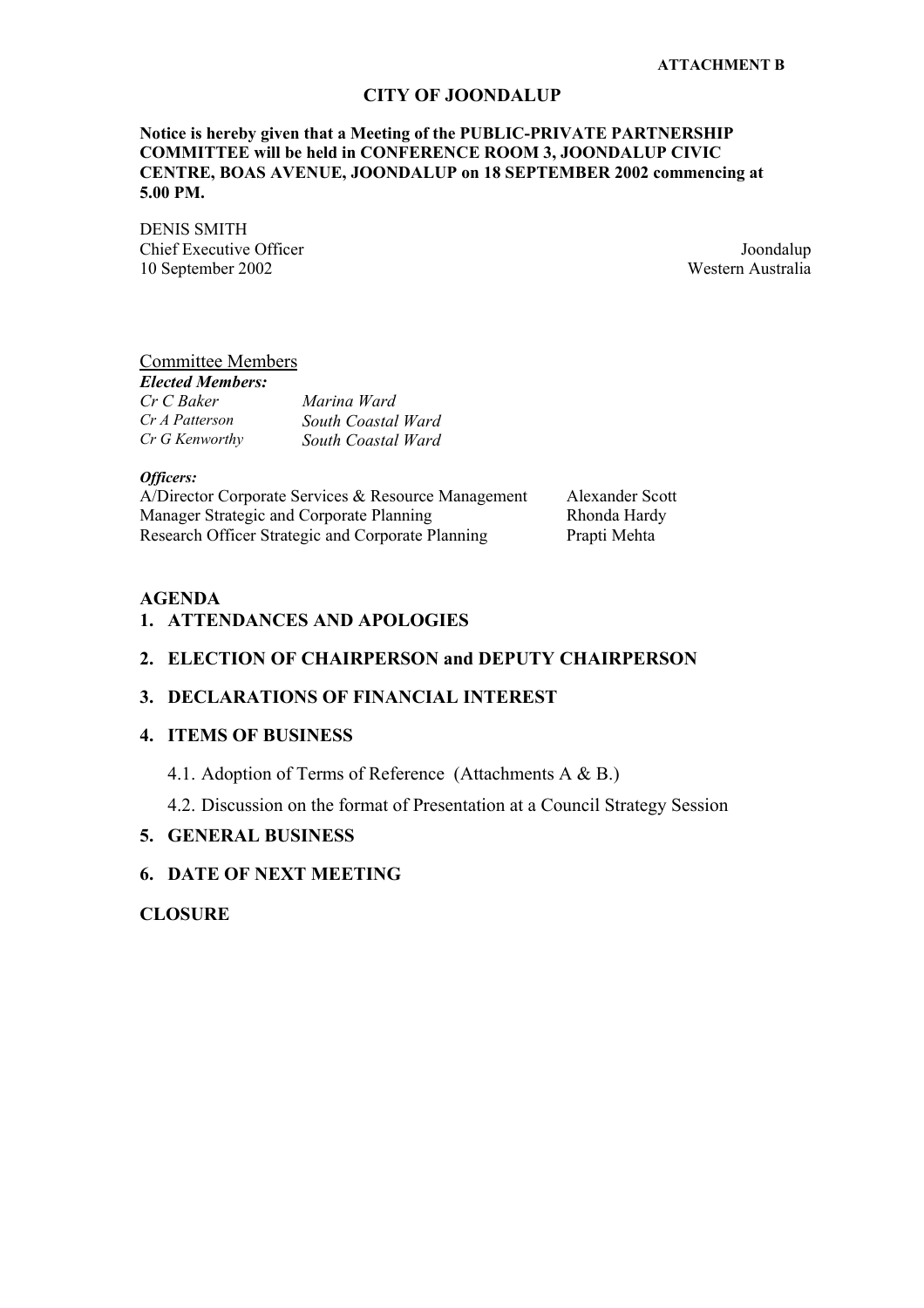# **CITY OF JOONDALUP**

## **COMMITTEE FOR PUBLIC - PRIVATE PARTNERSHIP**

## **DRAFT TERMS OF REFERENCE**

### 1 DEFINITIONS

| "Council" | Council of the City of Joondalup |
|-----------|----------------------------------|
|-----------|----------------------------------|

"Committee" Public- Private Partnership Committee

### 2 MEMBERSHIP

*Councillors* 

**Ward Delegate**  Marina Ward Cr C Baker South Coastal Ward Cr G Kenworthy South Coastal Ward Cr A Patterson

### *Council Staff Members (Non-Voting)*

City of Joondalup Staff Advisors, as appointed by the Chief Executive Officer.

- A/Director Corporate Services and Resource Management A Scott
- A/Manager Strategic and Corporate Planning R Hardy
- Research Officer Strategic and Corporate Planning P Mehta
- and other officers as deemed appropriate by the Chief Executive Officer

## 3 OBJECTIVE

- 3.1 To investigate the feasibility of establishing public-private partnerships to facilitate significant investment in new and existing infrastructure within the City of Joondalup.
- 3.2 To make recommendations to Council on appropriate courses of action.